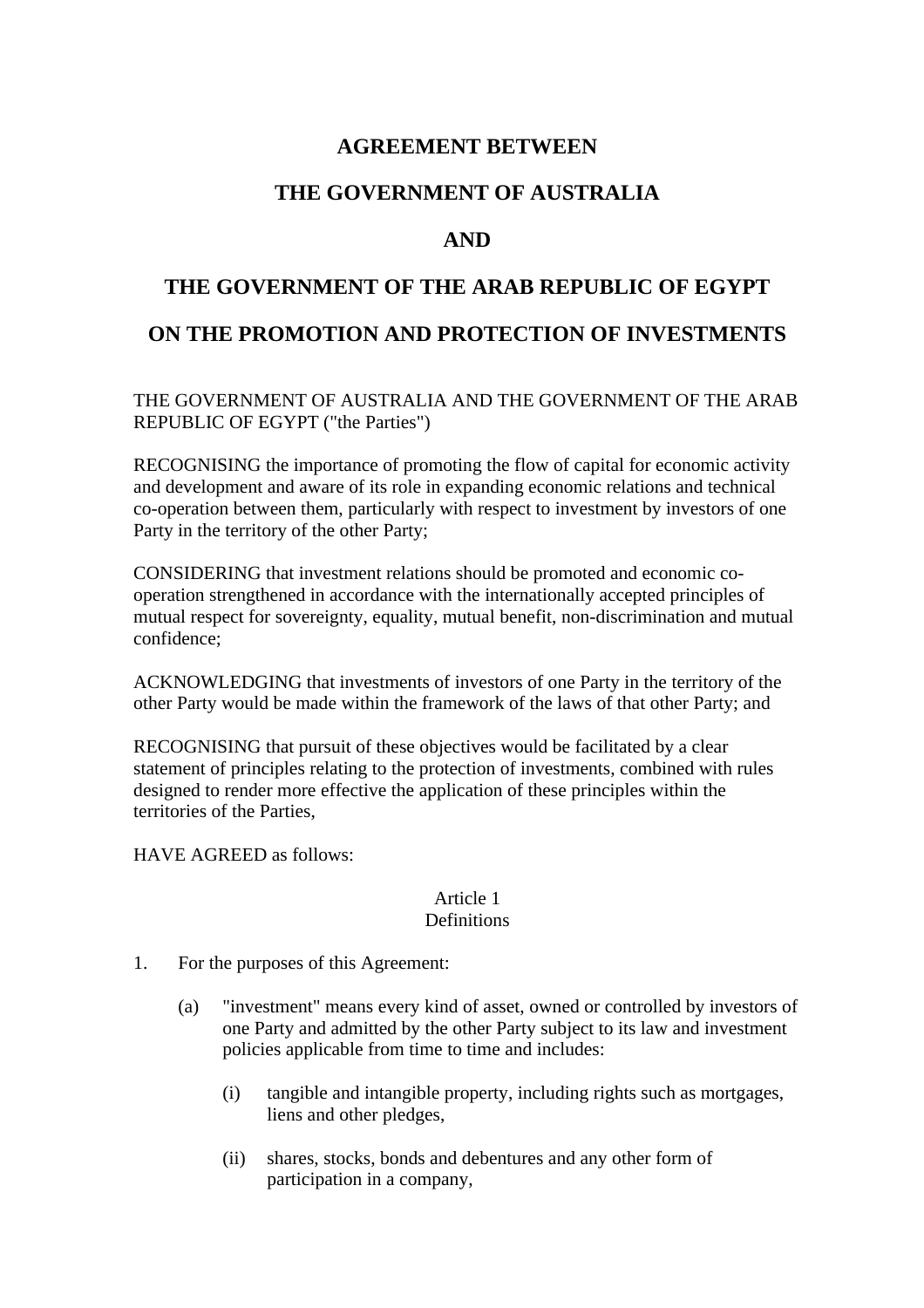- (iii) a loan or other claim to money or a claim to performance having economic value,
- (iv) intellectual property rights, including rights with respect to copyright, patents, trademarks, trade names, industrial designs, trade secrets, know-how and goodwill,
- (v) business concessions and any other rights required to conduct economic activity and having economic value conferred by law or under a contract, including rights to engage in agriculture, forestry, fisheries and animal husbandry, to search for, extract or exploit natural resources and to manufacture, use and sell products, and
- (vi) activities associated with investments, such as the organisation and operation of business facilities, the acquisition, exercise and disposition of property rights including intellectual property rights, the raising of funds and the purchase and sale of foreign exchange;
- (b) "return" means an amount yielded by or derived from an investment, including profits, dividends, interest, capital gains, royalty payments, management or technical assistance fees, payments in connection with intellectual property rights, and all other lawful income;
- (c) "investor" of a Party means:
	- (i) a company; or
	- (ii) a natural person who is a citizen or permanent resident of a Party;
- (d) "company" means any corporation, association, partnership, trust or other legally recognised entity that is duly incorporated, constituted, set up, or otherwise duly organised:
	- (i) under the law of a Party; or
	- (ii) under the law of a third country and is owned or controlled by an entity described in paragraph  $1(d)(i)$  of this Article or by a natural person who is a citizen or permanent resident of a Party;

regardless of whether or not the entity is organised for pecuniary gain, privately or otherwise owned, or organised with limited or unlimited liability;

- (e) "permanent resident" means a natural person whose residence in a Party is not limited as to time under its law;
- (f) "freely convertible currency" means a convertible currency as classified by the International Monetary Fund or any currency that is widely traded in international foreign exchange markets;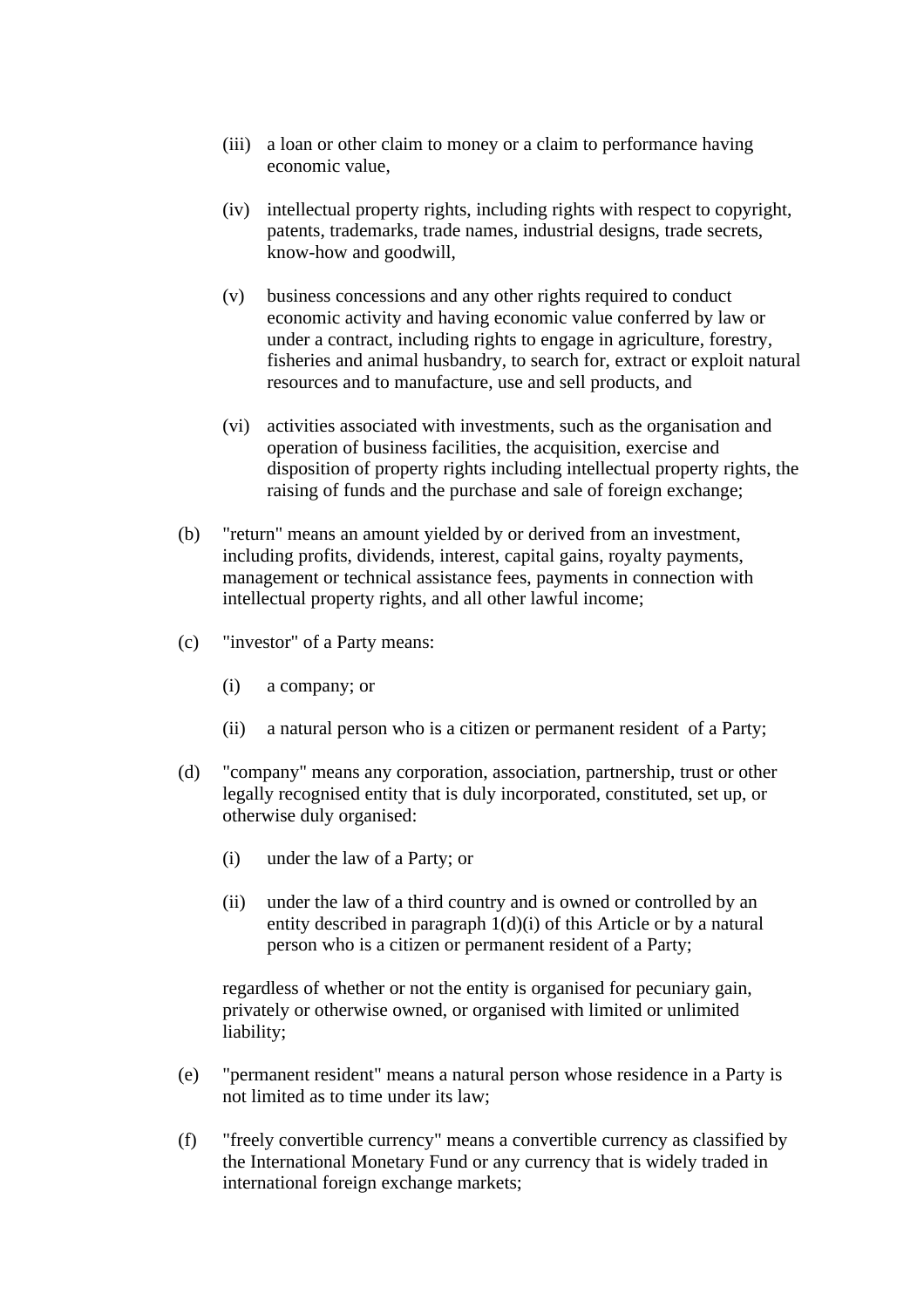(g) "territory" in relation to a Party includes the territorial sea, as well as the exclusive economic zone, or continental shelf where that Party exercises its sovereignty, sovereign rights or jurisdiction in accordance with international law.

2. For the purposes of paragraph 1(a) of this Article, returns that are invested shall be treated as investments and any alteration of the form in which assets are invested or reinvested shall not affect their character as investments.

3. For the purposes of this Agreement, a natural person or company shall be regarded as controlling a company or an investment if the person or company has a substantial interest in the company or the investment. Any question arising out of this Agreement concerning the control of a company or an investment shall be resolved to the satisfaction of the Parties.

#### Article 2

#### Application of Agreement

1. This Agreement shall apply to all investments whether made before or after the entry into force of this Agreement.

2. This Agreement shall not apply to any dispute relating to an investment that arises prior to the entry into force of this Agreement.

3. Where a company of a Party is owned or controlled by a citizen or a company of any third country, the Parties may decide jointly in consultation not to extend the rights and benefits of this Agreement to such company.

4. A company duly organised under the law of a Party shall not be treated as an investor of the other Party, but any investments in that company by investors of that other Party shall be protected by this Agreement.

5. This Agreement shall not apply to a company organised under the law of a third country within the meaning of paragraph  $1(d)(ii)$  of Article 1 where the provisions of an investment protection agreement with that country have already been invoked in respect of the same matter.

6. This Agreement shall not apply to a natural person who is a permanent resident but not a citizen of a Party where:

- (a) the provisions of an investment protection agreement between the other Party and the country of which the person is a citizen have already been invoked in respect of the same matter; or
- (b) the person is a citizen of the other Party.

#### Article 3 Promotion and protection of investments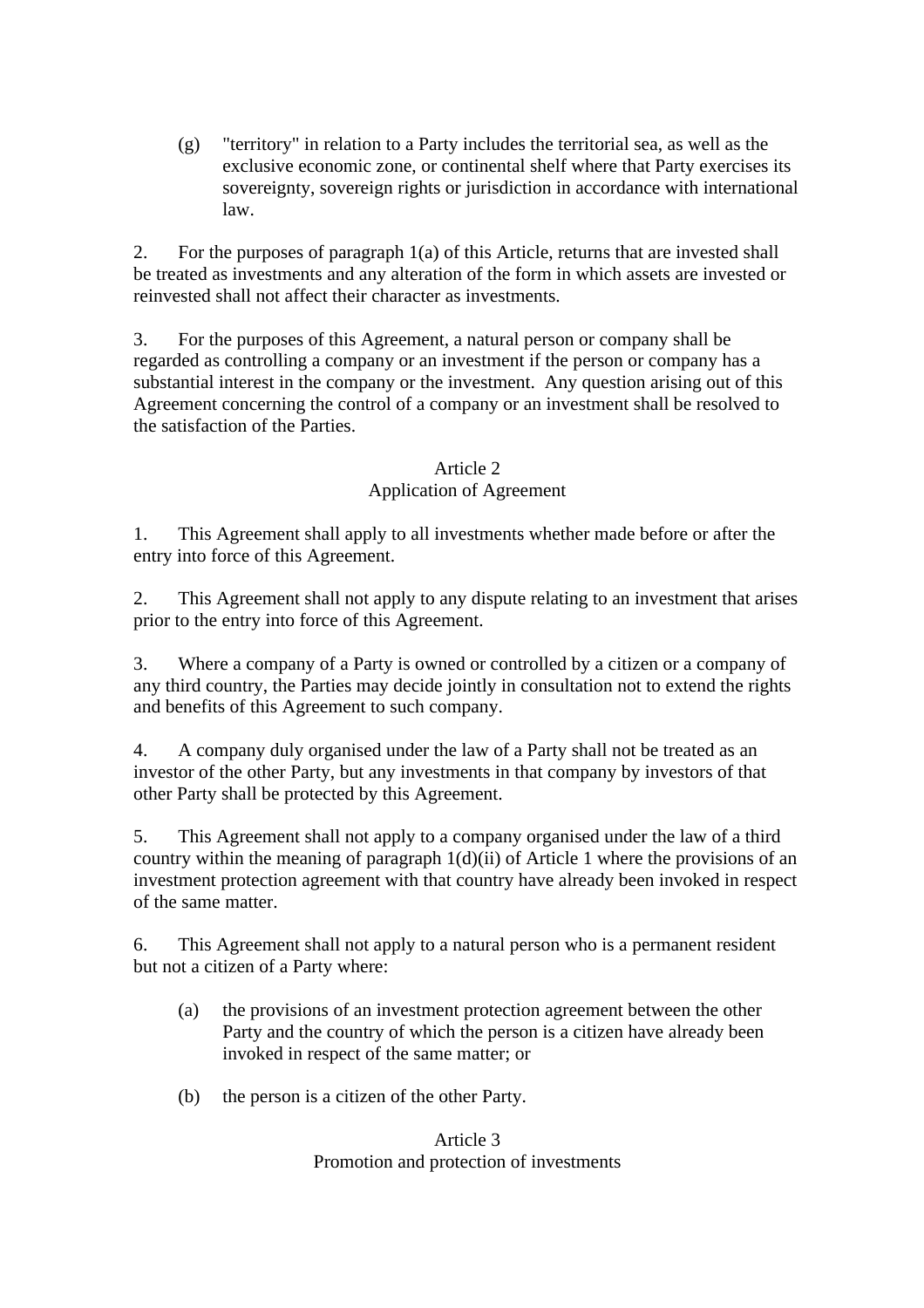1. Each Party shall encourage and promote investments in its territory by investors of the other Party and shall, in accordance with its laws and investment policies applicable from time to time, admit investments.

2. Each Party shall ensure fair and equitable treatment in its own territory to investments.

3. Each Party shall, subject to its laws, accord within its territory protection and security to investments and shall not impair the management, maintenance, use, enjoyment or disposal of investments.

4. This Agreement shall not prevent an investor of one Party from taking advantage of the provisions of any law or policy of the other Party which are more favourable than the provisions of this Agreement.

#### Article 4 Most favoured nation provision

Each Party shall at all times treat investments in its own territory on a basis no less favourable than that accorded to investments of investors of any third country, provided that a Party shall not be obliged to extend to investments any treatment, preference or privilege resulting from:

- (a) any customs union, economic union, free trade area or regional economic integration agreement to which the Party belongs; or
- (b) the provisions of a double taxation agreement with a third country.

## Article 5 Entry and sojourn of personnel

1. Each Party shall, subject to its laws applicable from time to time relating to the entry and sojourn of non-citizens, permit natural persons who are investors of the other Party and personnel employed by companies of that other Party to enter and remain in its territory for the purpose of engaging in activities connected with investments.

2. Each Party shall, subject to its laws applicable from time to time, permit investors of the other Party who have made investments in the territory of the first Party to employ within its territory key technical and managerial personnel of their choice regardless of citizenship.

#### Article 6 Transparency of laws

Each Party shall, with a view to promoting the understanding of its laws that pertain to or affect investments in its territory by investors of the other Party, make such laws public and readily accessible.

> Article 7 Expropriation and nationalisation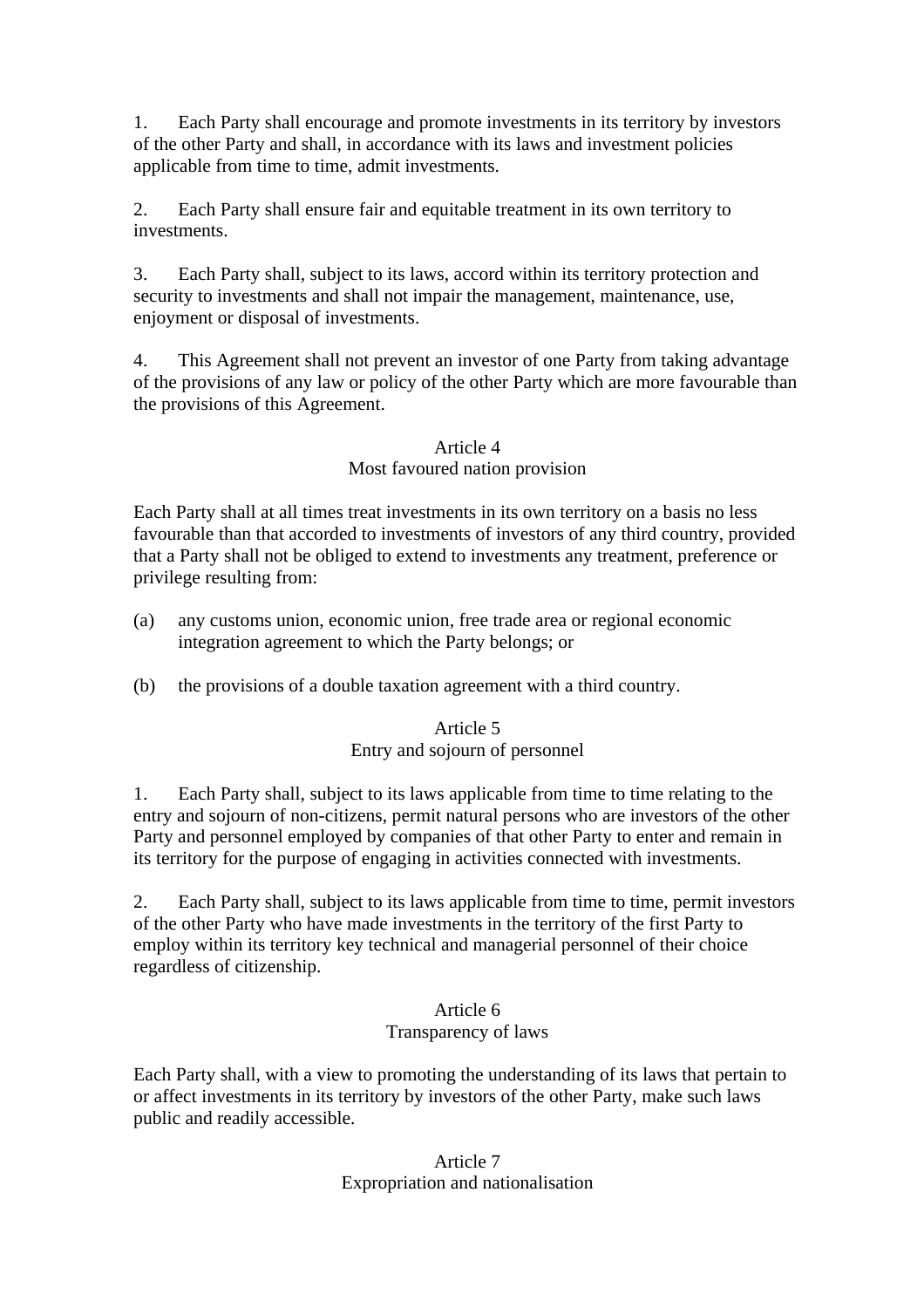1. Neither Party shall nationalise, expropriate or subject to measures having effect equivalent to nationalisation or expropriation (hereinafter referred to as "expropriation") the investments of investors of the other Party unless the following conditions are complied with:

- (a) the expropriation is in the public interest which is related to the internal needs of that Party and under due process of law;
- (b) the expropriation is non-discriminatory; and
- (c) the expropriation is accompanied by the payment of prompt, adequate and effective compensation.

2. The compensation referred to in paragraph 1(c) of this Article shall be computed on the basis of the market value of the investment immediately before the expropriation or impending expropriation became public knowledge. Where that value cannot be readily ascertained, the compensation shall be determined in accordance with generally recognised principles of valuation and equitable principles taking into account the capital invested, depreciation, capital already repatriated, replacement value, currency exchange rate movements and other relevant factors.

3. The compensation shall be paid without undue delay, shall include interest at a commercially reasonable rate from the date the measures were taken to the date of payment and shall be freely transferable between the territories of the parties. The compensation shall be payable either in the currency in which the investment was originally made or, if requested by the investor, in any other freely convertible currency.

## Article 8

## Compensation for losses

When a Party adopts any measures relating to losses in respect of investments in its territory by citizens or companies of any other country owing to war or other armed conflict, revolution, a state of national emergency, civil disturbance or other similar events, the treatment accorded to investors of the other Party as regards restitution, indemnification, compensation or other settlement shall be no less favourable than that which the first Party accords to citizens or companies of any third country.

## Article 9

## **Transfers**

1. Each Party shall, when requested by an investor of the other Party permit all funds of that investor related to an investment in its territory to be transferred freely and without unreasonable delay. Such funds include the following:

- (a) the initial capital plus any additional capital used to maintain or expand the investment;
- (b) returns;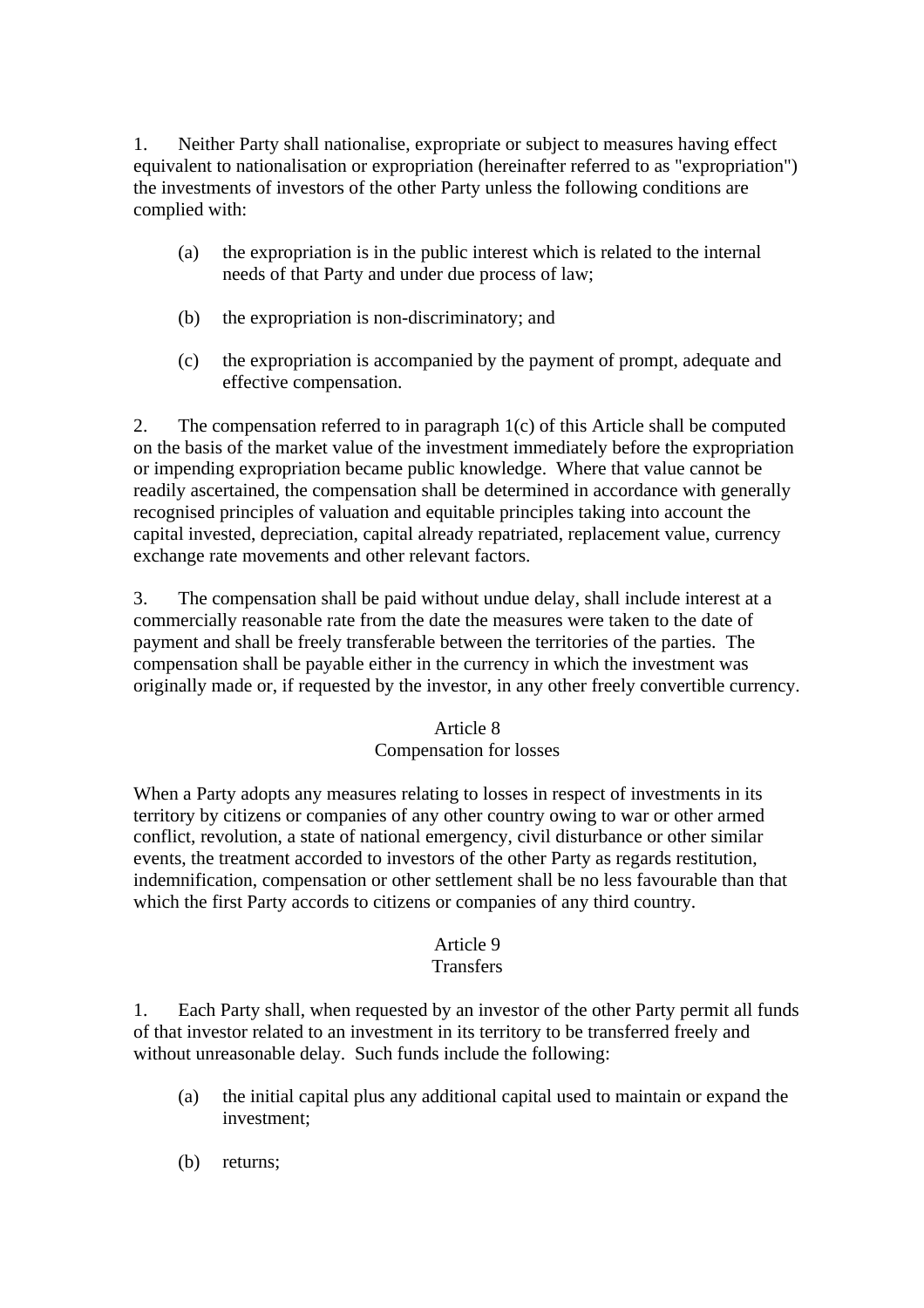- (c) proceeds from the sale or partial sale or liquidation of the investment;
- (d) payments made pursuant to a loan agreement or for the losses referred to in Article 8; and
- (e) unspent earnings and other remuneration of personnel engaged from abroad in connection with that investment.

2. Transfers shall be permitted in freely convertible currency. Unless otherwise agreed by the investor and the Party concerned, transfers shall be made at the exchange rate applying on the date of transfer in accordance with the law of the Party that admitted the investment.

3. Each Party may protect the rights of creditors, or ensure the satisfaction of judgments in adjudicatory proceedings, through the equitable, non-discriminatory and good faith application of its law.

## Article 10

#### Subrogation

1. If a Party or an agency of a Party makes a payment to an investor of that Party under a guarantee, a contract of insurance or other form of indemnity it has granted in respect of an investment, the other Party shall recognise the transfer of any right or title in respect of such investment. The subrogated right or claim shall not be greater than the original right or claim of the investor.

2. Where a Party or an agency of a Party has made a payment to an investor of that Party and has taken over rights and claims of the investor, that investor shall not, unless authorised to act on behalf of the Party or the agency of the Party making the payment, pursue those rights and claims against the other Party.

#### Article 11 Consultations between the Parties

The Parties shall consult at the request of either of them on matters concerning the interpretation or application of this Agreement.

## Article 12 Settlement of disputes between the Parties

1. The Parties shall endeavour to resolve any dispute between them connected with this Agreement by prompt and friendly consultations and negotiations.

2. If a dispute is not resolved by such means within six months of one Party seeking in writing such negotiations or consultations, it shall be submitted at the request of either Party to an Arbitral Tribunal established in accordance with the provisions of Annex A of this Agreement or, by agreement, to any other international tribunal.

## Article 13

Settlement of disputes between a Party and an investor of the other Party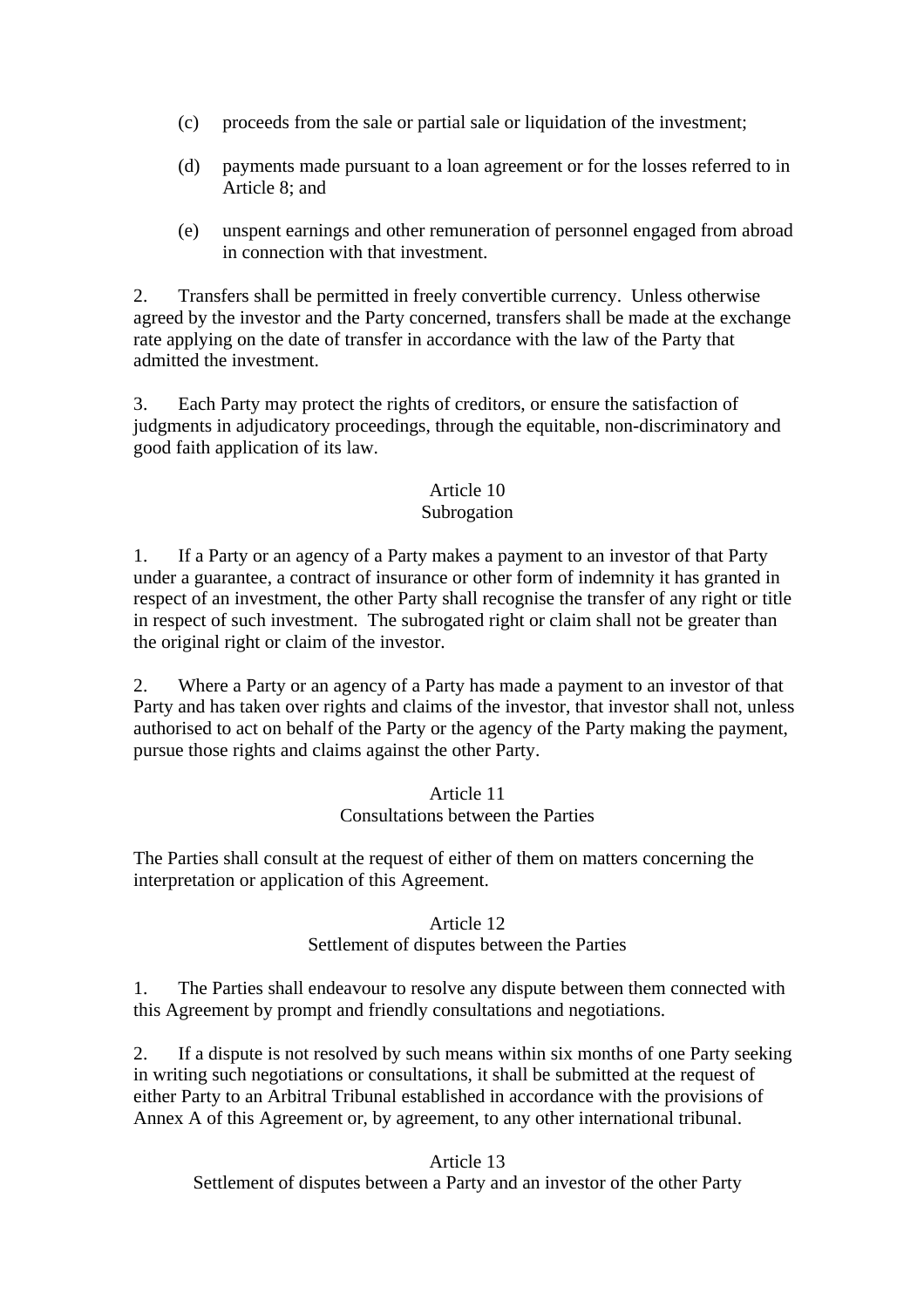1. In the event of a dispute between a Party and an investor of the other Party relating to an investment, the parties to the dispute shall initially seek to resolve the dispute by consultations and negotiations.

2. If the dispute in question cannot be resolved through consultations and negotiations either party to the dispute may:

- (a) in accordance with the law of the Party which admitted the investment, initiate proceedings before that Party's competent judicial or administrative bodies;
- (b) if both Parties are at that time party to the 1965 Convention on the Settlement of Investment Disputes between States and Nationals of other States ("the Convention"), refer the dispute to the International Centre for Settlement of Investment Disputes ("the Centre") for conciliation or arbitration pursuant to Articles 28 or 36 of the Convention;
- (c) if both Parties are not at that time party to the Convention, refer the dispute to:
	- (i) an Arbitral Tribunal constituted in accordance with Annex B of this Agreement, or by agreement, to any other arbitral authority; or
	- (ii) the Cairo Regional Centre for International Commercial Arbitration.

In cases where there is no agreement between the investor and the Party on the choice of the arbitration forum then the investor's preference would prevail.

3. Where a dispute is referred to the Centre pursuant to paragraph 2(b) of this Article:

- (a) where that action is taken by an investor of one Party, the other Party shall consent in writing to the submission of the dispute to the Centre within thirty days of receiving such a request from the investor;
- (b) if the parties to the dispute cannot agree whether conciliation or arbitration is the more appropriate procedure, the investor affected shall have the right to choose;
- (c) a company which is constituted or incorporated under the law in force in the territory of one Party and in which before the dispute arises the majority of the shares are owned by investors of the other Party shall, in accordance with Article 25(2)(b) of the Convention, be treated for the purposes of the Convention as a company of the other Party.

4. Once an action referred to in paragraph 2 of this Article has been taken, neither Party shall pursue the dispute through diplomatic channels unless: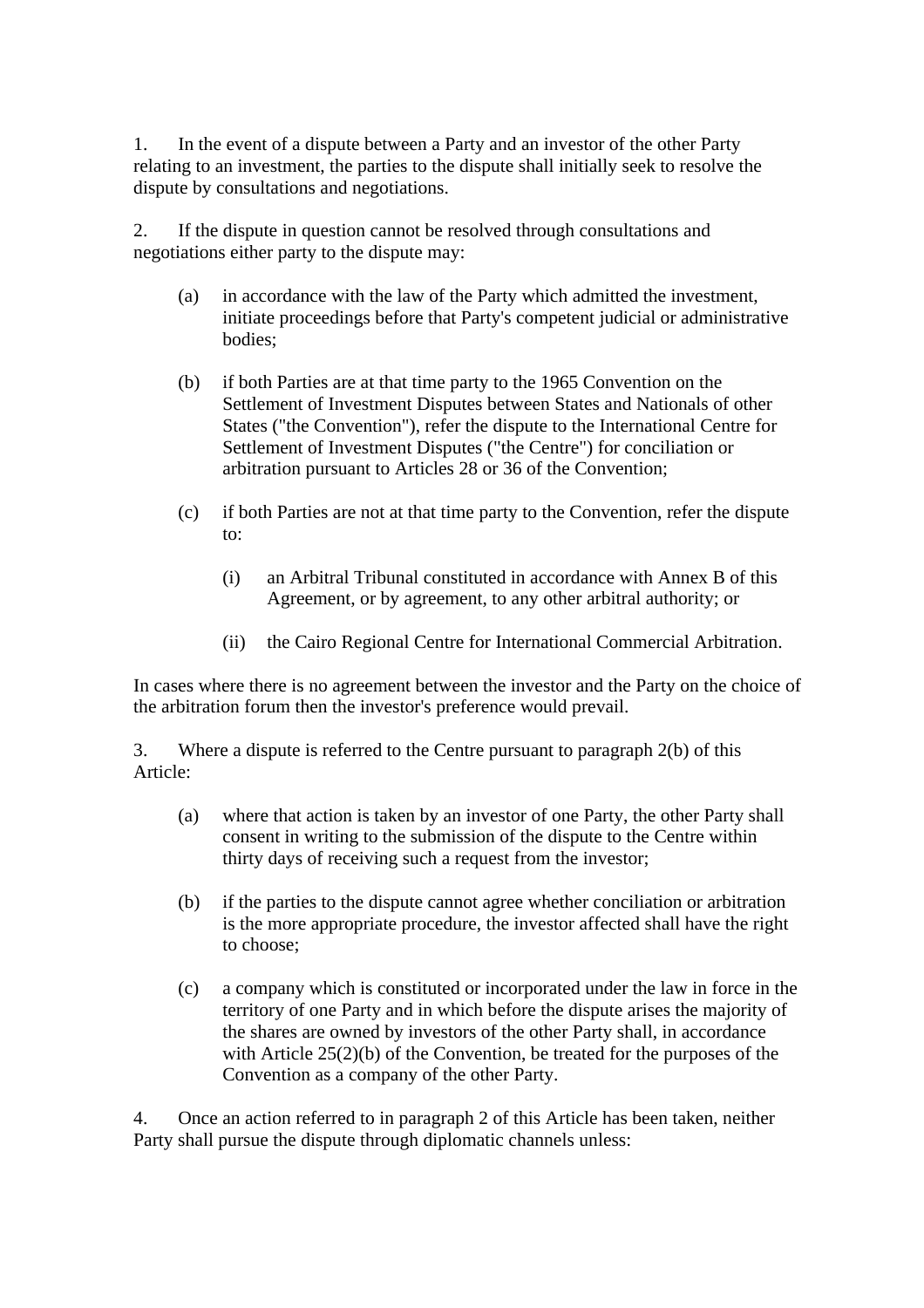- (a) the relevant judicial or administrative body, the Secretary-General of the Centre, the arbitral authority or tribunal or the conciliation commission, as the case may be, has decided that it has no jurisdiction in relation to the dispute in question; or
- (b) the other Party has failed to abide by or comply with any judgment, award, order or other determination made by the body in question.

5. In any proceeding involving a dispute relating to an investment, a Party shall not assert, as a defence, counter-claim, right of set-off or otherwise, that the investor concerned has received or will receive, pursuant to an insurance or guarantee contract, indemnification or other compensation for all or part of any alleged loss.

## Article 14 Settlement of disputes between investors of the Parties

Each Party shall in accordance with its law:

- (a) provide investors of the other Party who have made investments within its territory and personnel employed by them for activities associated with investments full access to its competent judicial or administrative bodies in order to afford means of asserting claims and enforcing rights in respect of disputes with its own investors;
- (b) permit its investors to select means of their choice to settle disputes relating to investments with the investors of the other Party, including arbitration conducted in a third country; and
- (c) provide for the recognition and enforcement of any resulting judgments or awards.

## Article 15 Entry into force, duration and termination

1. This Agreement shall enter into force thirty days after the date on which the Parties have notified each other that their constitutional requirements for the entry into force of this Agreement have been fulfilled. It shall remain in force for a period of fifteen years and thereafter shall remain in force indefinitely, unless terminated in accordance with paragraph 2 of this Article.

2. Either Party may terminate this Agreement at any time after it has been in force for fifteen years by giving one year's written notice to the other Party.

3. Notwithstanding termination of this Agreement pursuant to paragraph 2 of this Article, the Agreement shall continue to be effective for a further period of fifteen years from the date of its termination in respect of investments made or acquired before the date of termination of this Agreement.

IN WITNESS WHEREOF the undersigned, being duly authorised, have signed this Agreement.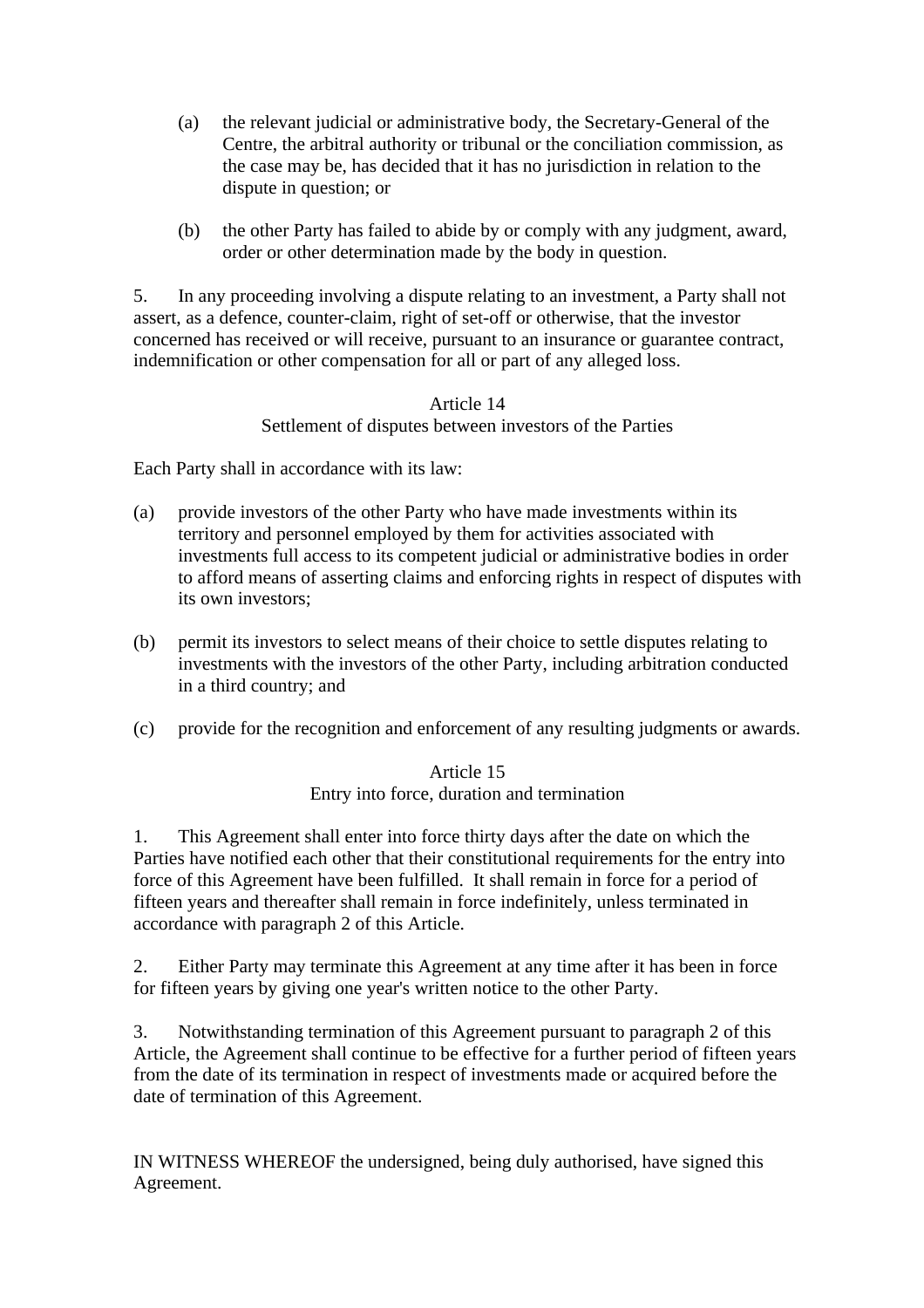DONE in duplicate at Cairo on the third day of May 2001, in the English and Arabic languages, both texts being equally authentic. In the case of any inconsistency between the English and Arabic language texts, the English language text shall prevail.

FOR THE GOVERNMENT OF FOR THE GOVERNMENT OF AUSTRALIA: THE ARAB REPUBLIC OF EGYPT: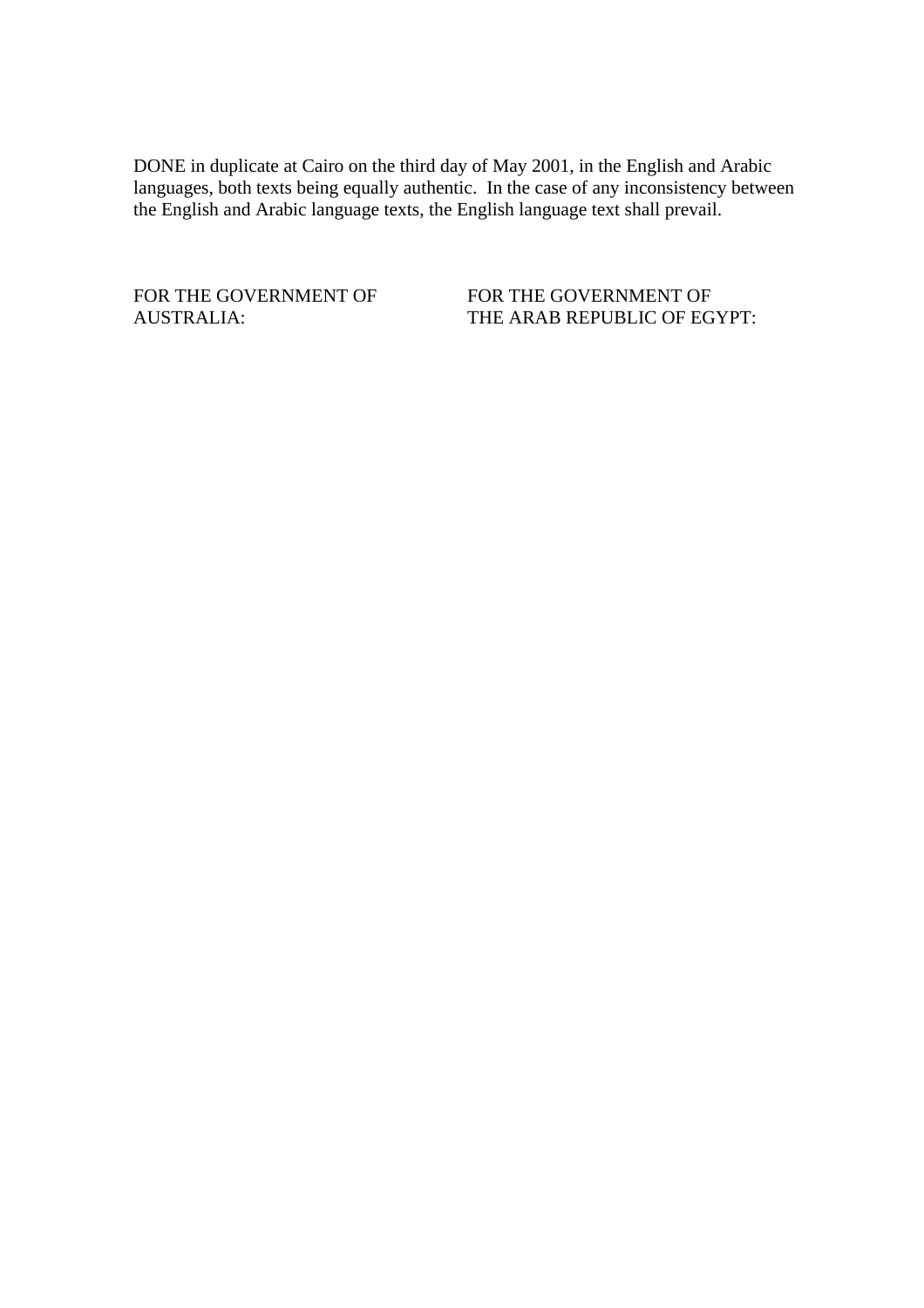#### Annex A

1. The Arbitral Tribunal referred to in paragraph 2 of Article 12 shall consist of three persons appointed as follows:

- (a) each Party shall appoint one arbitrator;
- (b) the arbitrators appointed by the Parties shall, within thirty days of the appointment of the second of them, by agreement, select a third arbitrator who shall be a citizen or permanent resident of a third country which has diplomatic relations with both Parties;
- (c) the Parties shall, within thirty days of the selection of the third arbitrator, approve the selection of that arbitrator who shall act as Chairman of the Tribunal.

2. Arbitration proceedings shall be instituted upon notice being given through diplomatic channels by the Party instituting such proceedings to the other Party. Such notice shall contain a statement setting forth in summary form the grounds of the claim, the nature of the relief sought, and the name of the arbitrator appointed by the Party instituting such proceedings. Within sixty days after the giving of such notice the respondent Party shall notify the Party instituting proceedings of the name of the arbitrator appointed by the respondent Party.

3. If, within the time limits provided for in paragraph 1(b), paragraph 1(c) and paragraph 2 of this Annex, the required appointment has not been made or the required approval has not been given, either Party may request the President of the International Court of Justice to make the necessary appointment. If the President is a citizen or permanent resident of either Party or is otherwise unable to act, the Vice-President shall be invited to make the appointment. If the Vice-President is a citizen or permanent resident of either Party or is unable to act, the Member of the International Court of Justice next in seniority who is not a citizen or permanent resident of either Party shall be invited to make the appointment.

4. In case any arbitrator appointed as provided for in this Annex shall resign or become unable to act, a successor arbitrator shall be appointed in the same manner as prescribed for the appointment of the original arbitrator and the successor shall have all the powers and duties of the original arbitrator.

5. The Arbitral Tribunal shall convene at such time and place as shall be fixed by the Chairman of the Tribunal. Thereafter, the Arbitral Tribunal shall determine where and when it shall sit.

6. The Arbitral Tribunal shall decide all questions relating to its competence and shall, subject to any agreement between the Parties, determine its own procedure.

7. Before the Arbitral Tribunal makes a decision, it may at any stage of the proceedings propose to the Parties that the dispute be settled amicably. The Arbitral Tribunal shall reach its award by majority vote taking into account the provisions of this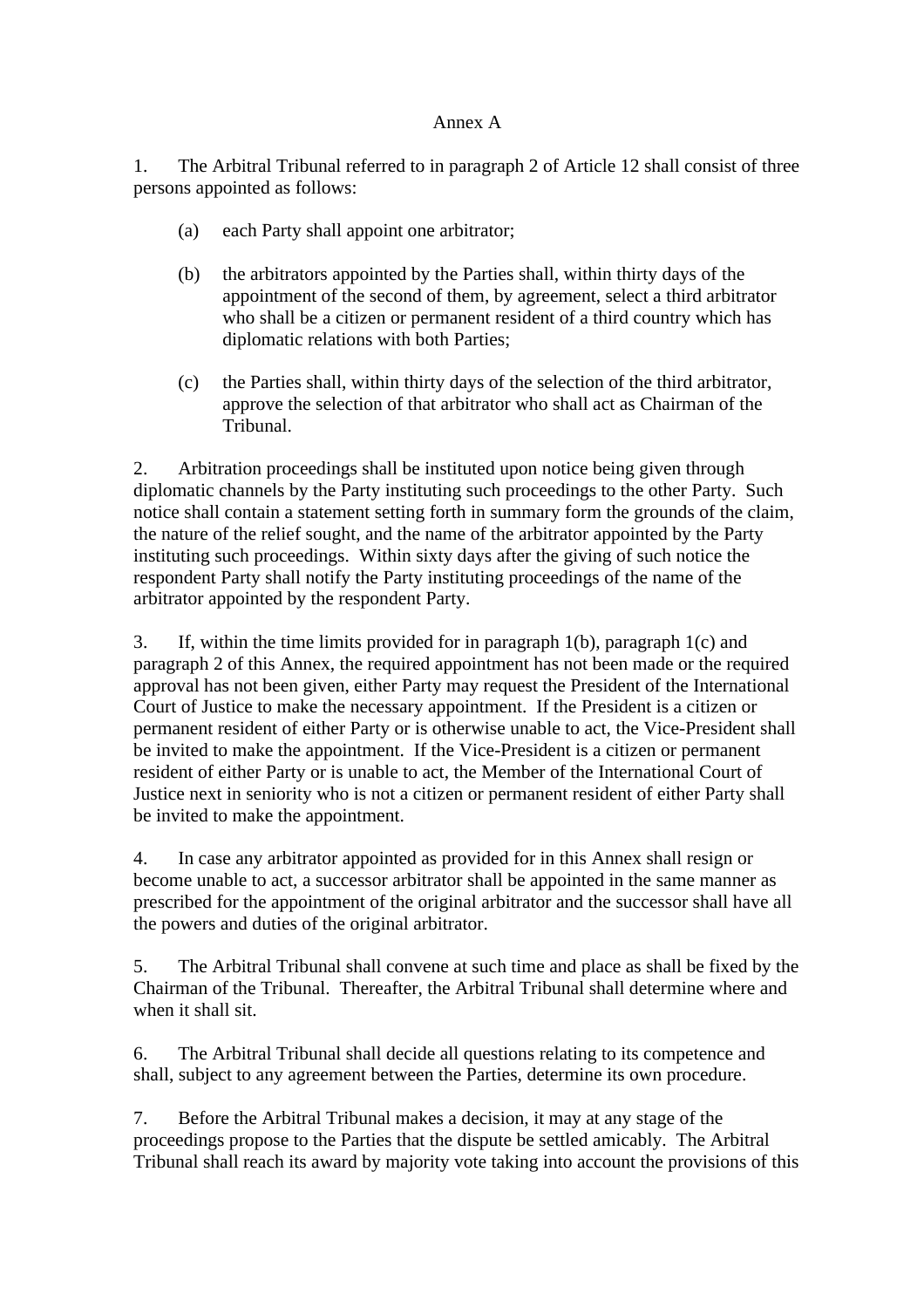Agreement, the international agreements both Parties have concluded and the generally recognised principles of international law.

8. Each Party shall bear the costs of its appointed arbitrator. The costs of the Chairman of the Tribunal and other expenses associated with the conduct of the arbitration shall be borne in equal parts by both Parties. The Arbitral Tribunal may decide, however, that a higher proportion of costs shall be borne by one of the Parties.

9. The Arbitral Tribunal shall afford to the Parties a fair hearing. It may render an award on the default of a Party. Any award shall be rendered in writing and shall state its legal basis. A signed counterpart of the award shall be transmitted to each Party.

10. An award shall be final and binding on the Parties.

## Annex B

1. The Arbitral Tribunal referred to in paragraph 2(c) of Article 13 shall consist of 3 persons appointed as follows:

- (a) each party to the dispute shall appoint one arbitrator;
- (b) the arbitrators appointed by the parties to the dispute shall, within thirty days of the appointment of the second of them, by agreement, select an arbitrator as Chairman of the Tribunal who shall be a citizen or permanent resident of a third country which has diplomatic relations with both Parties.

2. Arbitration proceedings shall be instituted by written notice setting forth the grounds of the claim, the nature of the relief sought and the name of the arbitrator appointed by the party instituting such proceedings.

3. If a party to the dispute, receiving notice in writing from the other party of the institution of arbitration proceedings and the appointment of an arbitrator, shall fail to appoint its arbitrator within thirty days of receiving notice from the other party, or if, within sixty days after a party has given notice in writing instituting the arbitration proceedings, agreement has not been reached on a Chairman of the Tribunal, either party to the dispute may request the Secretary-General of the International Centre for Settlement of Investment Disputes to make the necessary appointment.

4. In case any arbitrator appointed as provided in this Annex shall resign or become unable to act, a successor arbitrator shall be appointed in the same manner as prescribed for the appointment of the original arbitrator and the successor shall have all the powers and duties of the original arbitrator.

5. The Arbitral Tribunal shall, subject to the provisions of any agreement between the parties to the dispute, determine its procedure by reference to the rules of procedure contained in the 1965 Convention on the Settlement of Investment Disputes between States and Nationals of other States.

6. The Arbitral Tribunal shall decide all questions relating to its competence.